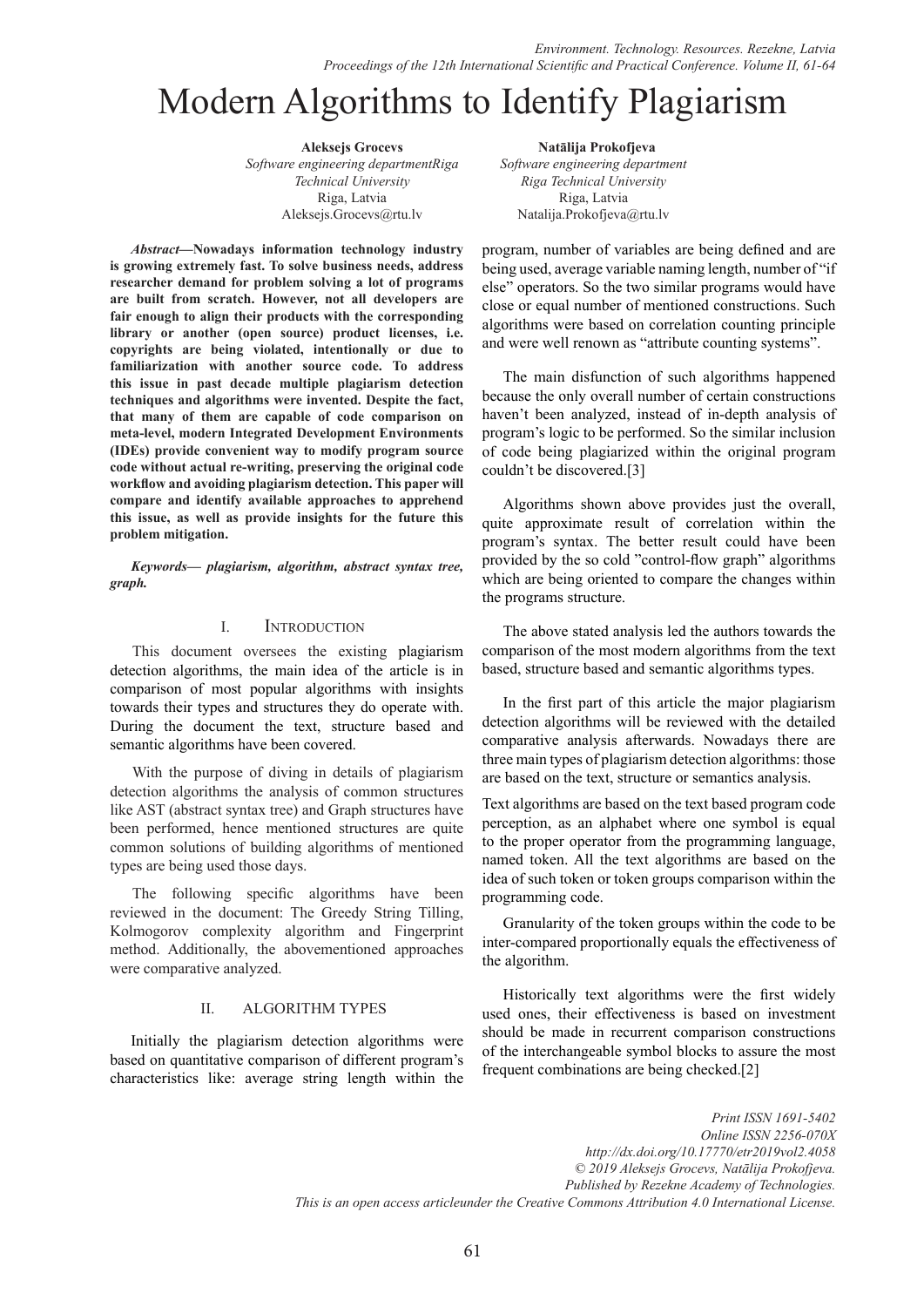Structure based algorithms are based on the analysis of the program's structure, where the program logic interpreted in the AST (abstract syntax tree) are being compared. AST (abstract syntax tree) or the Graph of the program's flow are the two names of the program logic tree implementation [1]. Both in AST (abstract syntax tree) or in the Graph the algorithm operates with the program logic as a tree, where such constructions as "if. else." are being perceived as the branches of the tree. Therefore, each program is being perceived as a tree structure what results in quite convenient recurrent comparison between different branches. Important to note that the algorithms using AST (abstract syntax tree) structure are being quite complex in realization and quite advanced supporting technical infrastructure is being required [1].

Semantic algorithms are the algorithms using the Graph relations with two different types of elements, where one element represents the operator type and the connected element represents the type of relation, they are being in. Based on that Graph there is possibility to check each tree limb independently resulting with the quite effective way of comparison between the different code structures.

Each of the main plagiarism detection algorithm types are quite similar and gives the opportunity to analyze the program or it's parts. Such algorithms work well against typical ways of plagiarism, where students do try to change the places of operators within the code.

#### III. Common structures are being used within the algorithms

Alongside with review of certain algorithms author would like to review common structures they are being based on: AST (abstract syntax tree) and Graph structure.



Fig. 1. AST (abstract syntax tree) structure [1]

Figure above (Fig 1.) shows AST (abstract syntax tree) represented in the form of interdependent blocks of code. On the Fig. 1. there could be seen quite different constructions even in such short code example. Comparing part of such tree with the another one there is possibility to successfully fight such simple plagiarism ideas as replacement of the code parts within one program, quite common case in the coursework plagiarism in the high schools.



The Graph structure provides the different idea to the Structure based and Semantic plagiarism detection algorithms types.

Within the Graph structure program code is been transferred to the graph where vertex and edges are being defined by the operators and their relations.[9]

Mentioned structures are being widely used within the various specific plagiarism detection algorithms.

Use of this structure is useful in searching the core functions, blocks in code within the different programs, may result in finding plagiarism even on idea level within students solving one complex problem.

# IV. Specific Algorithm Realizations

"The Greedy String Tiling" is the subset of the "Text" plagiarism detection algorithm type. This algorithm interprets to programs to be compared as two lines of text based on the unified alphabet (usually named the token variety) and results with the one line of text - the variety of the unique tokens.

The main two ideas of the comparison are: algorithm does not count in coincidences with the too small number of same tokens. The major findings to count in examining the result are the longer coincidences even if summarized length of the small coincidences is bigger. Such logic could be easily explained, so there could be same parts of code constructions to be used by two different developers, but they are many in numbers and short, on the other hand the long lines of same tokens is the clear sign of possible plagiarism within the programmed solution. [3]

Therefore, not counting in the smaller coincidences just protects the algorithm from the possibility of random matches.

"Kolmogorov complexity algorithm" : "K  $(s)$  = min{ $|p|$ ,  $U(p) = s$ }", the algorithmic complexity *K (s)* of a string is the length of the shortest program *p* that produces *s* running on a universal Turing machine *U*. Algorithm counts the length of non-matched tokens between the matching sequences. [5]

This method is being called (an information-based sequence distance). The main advantage of this method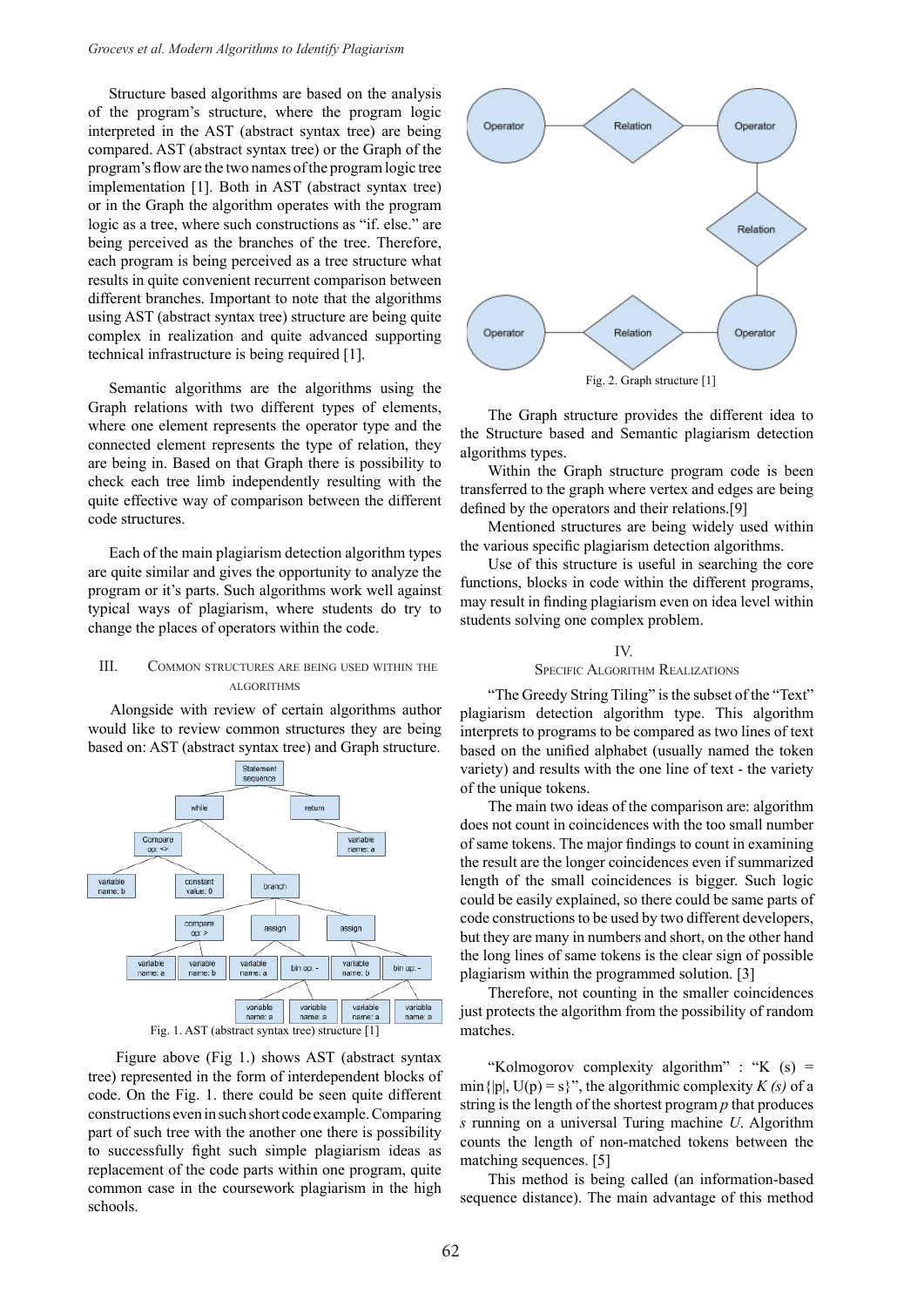is its versatility, since it will understand the appearance of matching element based on every possible match principle, what makes it much more universal than other plagiarism detection algorithms. So, as the "Kolmogorov complexity algorithm" states, the smaller is the average length of non-matched tokens the higher is the probability of plagiarism within two programs.

"Fingerprint method" - specific realization of "Text" type plagiarism detection algorithm. In "Fingerprint" method there are stored vocabulary of "token combinations" are being named "Fingerprints".

So, in this method the search and comparison are not being handled on token to token principle, but on the other hand by searching specific token, or token combination in codes are being compared.[8]

The "Fingerprint" is much more convenient for various interdependent searches, where search is being handled against the "Fingerprint" base, could be stored in format of simple DB solution. [4]

Usually the "Fingerprint" plagiarism detection algorithm is being realized in following steps:

1.) use of hashing principle for the sequence of tokens (program);

2.) received subset of hash-codes to be put within the hash table;

3.) Comparison of hash tables with the "Fingerprint

base" the subsets with the higher risk for plagiarism will be defined.

|                | <b>Algorithm</b><br>name              | <b>Pros</b>                                                                                                                                                                                                                             | Cons                                                                                                                             |
|----------------|---------------------------------------|-----------------------------------------------------------------------------------------------------------------------------------------------------------------------------------------------------------------------------------------|----------------------------------------------------------------------------------------------------------------------------------|
| $\mathbf{1}$ . | Greedy String<br>Tiling               | Effective in com-<br>paring<br>one-to-one<br>program codes                                                                                                                                                                              | effective<br>Is<br>not<br>enough to use this<br>type of text algo-<br>rithms with DB of<br>code samples                          |
| 2.             | Kolmogorov<br>complexity<br>algorithm | Versatility,<br>since<br>it will understand<br>the appearance of<br>matching element<br>based on every pos-<br>sible match princi-<br>ple, what makes it<br>much more univer-<br>sal than other pla-<br>giarism detection<br>algorithms | not effective<br>Is<br>enough to use this<br>type of text algo-<br>rithms with DB of<br>code sample                              |
| 3.             | Fingerprint<br>method                 | "Fingerprint"<br>is<br>much more conve-<br>nient for various<br>interdependent<br>searches.<br>where<br>search is being<br>handled against the<br>"Fingerprint base",<br>could be stored in<br>format of simple<br>DB solution.         | Infrastructure with<br>high-perfor-<br>quite<br>character-<br>mance<br>istics is being re-<br>quired to support<br>this solution |

TABLE I. Plagiarism detection algorithm comparison

Comparison of the "Greedy String Tiling", "Kolmogorov complexity algorithm" and "Fingerprint method" algorithms has shown the different specifics of the, above mentioned algorithms, there are different situations and circumstances they could be applicable and the most effective in.

Each of the reviewed plagiarism detection algorithms could be used in the high school environment, but the "Fingerprint method" algorithm looks to be the most useful one while checking the student's developed program against the DB of the program samples from the previous courses. On the other hand, "Kolmogorov" algorithm should be chosen for the more complicated, choice situations.

## V. OTHER CONCLUSIONS

Concluding the article following findings should be highlighted:

Major plagiarism detection algorithm including their specific realizations can handle the plagiarism problem effectively, on the other hand there are proper pros and cons against choosing the one or another of them.

For example, no other algorithm except the "Fingerprint" algorithm can work effectively with the big number of code examples to perform the comparison with. If this type of solution is being required the "Fingerprint" algorithm is the most effective one, since it's speed of work is directly dependent from the number of code examples to compare with.

There are big difference in terms of quality and quantity within the performed analysis, since the "text" type plagiarism detection algorithm are not so precise in terms of detecting the certain logical constructions in comparison with "structure-based algorithms" or "semantic algorithms".

On the other hand, "structure-based algorithms" which use AST (abstract syntax tree) or "semantic algorithms" using the Graph structure do provide the much clearer picture of logical structures are being used within the compared programs code.

Within the big number of existing plagiarism detection algorithms there are the most effective ones like: "Fingerprint" algorithm and algorithms based on the AST (abstract syntax tree), since they are the only ones which can effective and automate the plagiarism check using the DB of comparative examples in the process.

Mentioned algorithms go assure the expected speed based on hash-tables usage in comparison process. This is the main reason of these algorithms' usage in the high schools, where are lots of student's generated code examples on a quite limited number of topics within the disciplines.

Here is very important to understand that during each year students of different courses do repeatedly work on quite similar problems within their courses, since there is no real possibility to significantly differ the course content as frequent as new groups of students do arrive, on the yearly basis at least.

This is the main reason for using "Fingerprint" and AST (abstract syntax tree) based algorithms against the Database of the student works submitted from the previous years.